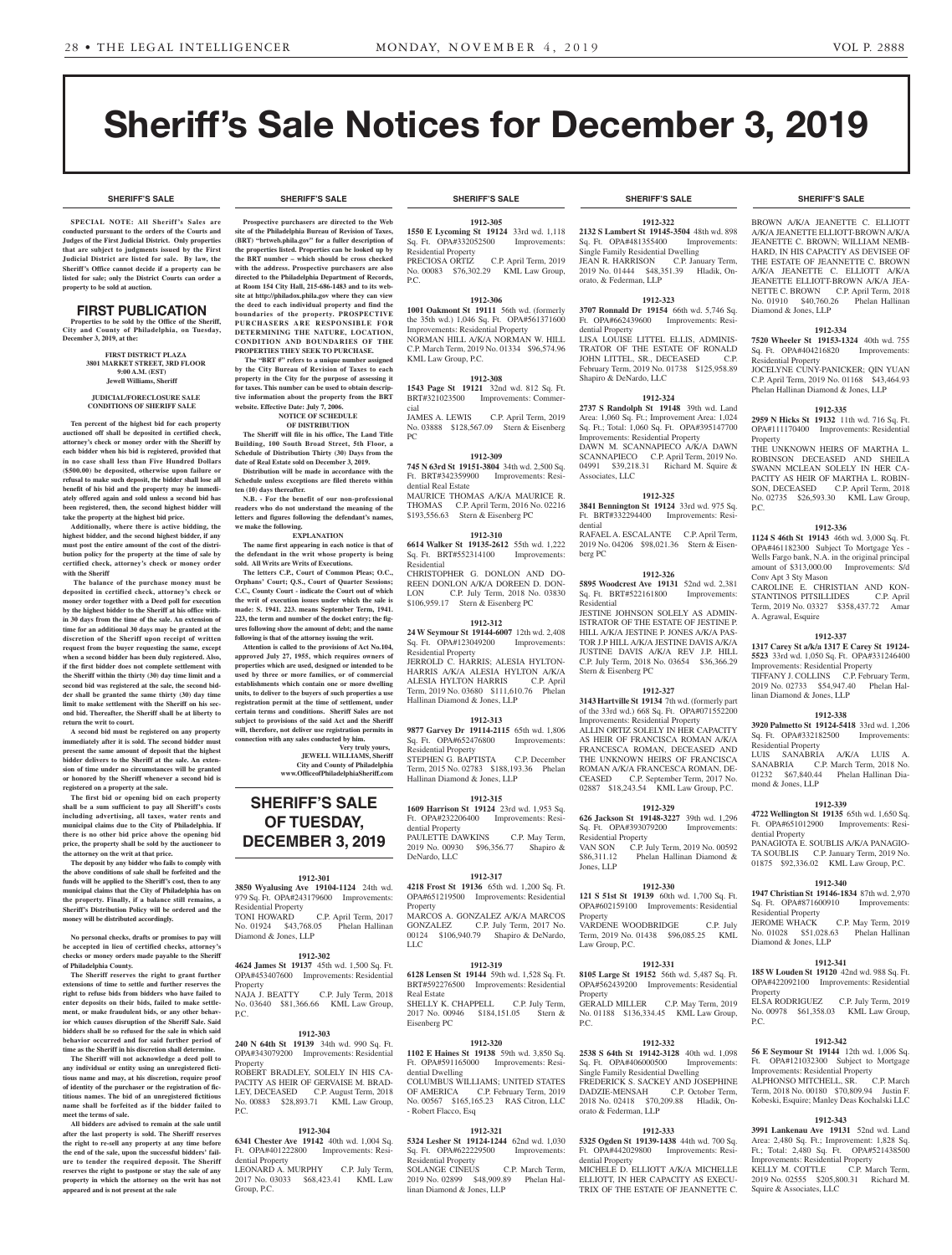dential Property

Law Group, P.C.

dential Property

Law Group, P.C.

dential Property

LLC

Dwelling

Robert Crawley, Esq

Associates, LLC

Michael Boland, Esq.

Gregory Javardian, LLC

Residential Property<br>ARLENE LYDNER

Group, P.C.

dential Dwelling

Gregory Javardian, LLC

Dwelling

Property

P.C.

Property

RICHARD L. PETTUS JR., SOLELY IN HIS CAPACITY AS HEIR OF RICHARD L. PET-TUS, DECEASED, THE UNKNOWN HEIRS OF RICHARD L. PETTUS, DECEASED, WILLIAM WALLACE AND COURTLIN YOUNG SOLELY IN HER CAPACITY AS HEIR OF RICHARD L. PETTUS, DE-CEASED C.P. February Term, 2014 No. 02733 \$181,602.02 KML Law Group, P.C. **1912-394 1136 Atwood Rd 19151** 34th wd. 1,200 Sq. Ft. OPA#344337100 Improvements: Resi-

SHAKIAH WASHINGTON C.P. March Term, 2018 No. 01962 \$100,844.13 KML

**1912-395 7328 Claridge St 19111** 56th wd. 3,165 Sq. Ft. OPA#561043100 Improvements: Resi-

MARGARET GRABER C.P. September Term, 2018 No. 00629 \$129,515.84 KML

**1912-396 242 Christian St 19147** 2nd wd. 1,182 Sq. Ft. OPA#021007300 Improvements: Residential

OLYMPHIA JOHNSON A/K/A OLYMPHIA HANKINSON C.P. March Term, 2016 No. 01071 \$314,952.70 KML Law Group, P.C. **1912-397 3012 N Ringgold St 19132** 38th wd. 817 Sq. Ft. OPA#381027500 Improvements: Resi-

JENNIFER R. BALLARD, ADMINISTRA-TRIX OF THE ESTATE OF RUBY ADAMS, DECEASED C.P. April Term, 2017 No. 02354 \$31,377.96 Shapiro & DeNardo,

**1912-398 2359 E Firth St 19125** 31st wd. Land Area: 1,0214 (Sq. Ft.); Improvement Area: 982 Sq. Ft. OPA#314066300 Improvements: Residential

SHAWN W. FLYNN, IN HIS/HER CAPAC-ITY AS HEIR OF KATHERINE P. FLYNN; JENNIFER TOBIN, IN HER CAPACITY AS HEIR OF KATHERINE P. FLYNN; UN-KNOWN HEIRS, SUCCESSORS, ASSIGNS, AND ALL PERSONS, FIRMS, OR ASSOCIA-TIONS CLAIMING RIGHT, TITLE, OR IN-TEREST FROM OR UNDER KATHERINE P. FLYNN C.P. November Term, 2018 No. 01672 \$154,144.86 RAS Citron, LLC -

**1912-399 4021 Haverford Ave 19104** 6th wd. Land Area: 3,168 Sq. Ft.; Improvement Area: 2,265 Sq. Ft.; Total: 3,168 Sq. Ft. OPA#061049100 Improvements: Residential Property KAREN I. EPPS, CLARK EPPS AND TREMEL EPPS C.P. July Term, 2018 No. 02380 \$108,640.70 Richard M. Squire &

**1912-400 1450 N Hobart St 19131-3817** 4th wd. 972 Sq. Ft. OPA#043169600 Subject to Mortgage Improvements: Residential Dwelling NIXON KANNAH & JANET JOHNSON C.P. March Term, 2018 No. 02382 \$41,283.64

**1912-401 3439 N 16th St 19140** 11th wd. 2,500 Sq. Ft. BRT#112198500 Improvements: Residential

AQUILLA L. BREWER C.P. May Term, 2018 No. 01826 \$114,004.38 Law Office of

**1912-402 2002 66th Ave 19138** 10th wd. 1,133 Sq. Ft. OPA#102362800 Improvements: Residential

SANDRA HEGGS C.P. January Term, 2019 No. 03290 \$148,758.63 KML Law Group,

**1912-403 185 E Walnut Park Dr 19120** 61st wd. 1,800 Sq. Ft. OPA#611361900 Improvements:

2019 No. 03133 \$143,042.92 KML Law

**1912-404 113 W Coulter St 19144** 12th wd. 6,447 Sq. Ft. BRT#124040600 Improvements: Resi-

THADDEUS FRAZIER C.P. August Term, 2014 No. 02813 \$281,574.21 Law Office of

**1912-405 6620 N Uber St 19138-3134** 10th wd. 1,056

C.P. February Term,

## **1912-344**

**5735 N 6th St 19120** 61st wd. 1,754 Sq. Ft. OPA#612284500 Improvements: Residential Property

VINCENT DENNIS, ADMINISTRATOR OF THE ESTATE OF BEN BRYANT C.P. September Term, 2013 No. 01851 \$57,407.89 Justin F. Kobeski, Esquire; Manley Deas Kochalski LLC

## **1912-345**

**1102 Rosalie St 19149** 35th wd. 1,160 Sq. Ft. OPA#352032600 Improvements: Residential Property NAGENA EDMOND, A/K/A NAGENA

PIERRE-LOUIS C.P. January Term, 2017 No. 01893 \$42,971.35 Justin F. Kobeski, Esquire; Manley Deas Kochalski LLC

## **1912-346**

**2434 S 4th St 19148** 39th wd. Land Area: 858 Sq. Ft.; Improvement Area: 1,314 Sq. Ft.; Total: 1,314 Sq. Ft. OPA#392261800 Improvements: Residential Property GALE ELLEN MARTIN C.P. March Term, 2019 No. 02404 \$99,339.07 Richard M. Squire & Associates, LLC

## **1912-347**

**1425 Locust St 17D 19102** 8th wd. 1,072 Sq. Ft. OPA#888093778 Improvements: Residential Property

WILLIAM MIDLER; ARI MIDLER; THE UNITED STATES OF AMERICA, DEPAR-MENT OF TREASURY, INTERNAL REV-ENUE SERVICE C.P. July Term, 2018 No. 03278 \$441,855.46 Justin F. Kobeski, Esquire; Manley Deas Kochalski LLC

## **1912-348**

**3033 Weikel St 19134-3720** 25th wd. 904 Sq. Ft. OPA#252385000 Improvements: Residential Property RONALD A. CURLL C.P. May Term, 2019

No. 01339 \$13,770.39 Phelan Hallinan Diamond & Jones, LLP

## **1912-350**

**1352 E Weaver St 19150** 50th wd. 1,312 Sq. Ft. OPA#502318415 Improvements: Residential Property

TEVINA MARIE BRUNSON, AS BELIEVED HEIR AND/OR ADMINISTRATOR FOR THE ESTATE OF RONALD BRUNSON; UNKNOWN HEIRS AND/OR ADMINIS-TRATORS FOR THE ESTATE OF RONALD BRUNSON C.P. February Term, 2019 No. 02313 \$152,089.12 Cristina L. Connor, Esquire; Manley Deas Kochalski, LLC

## **1912-351**

**7328 Devon St 19119** 9th wd. 2,649 Sq. Ft. OPA#091174210 Improvements: Residential Property

RALPH A. BENEDICT, JR. C.P. December Term, 2018 No. 00733 \$204,475.20 Shapiro & DeNardo, LLC

#### **1912-352**

**4054 E Cheltenham Ave 19124** 62nd wd. 1,448 Sq. Ft. BRT#622159320 Improve-

ments: Residential Dwelling TIMOTHY BOWIE C.P. January Term, 2019 No. 00145 \$246,484.07 Martha E.

Von Rosenstiel, P.C., Martha E. Von Rosenstiel, Esq.; Lorraine Gazzara Doyle, Esq.

## **1912-353**

**4302 Princeton Ave 19135** 55th wd. 1,440 Sq. Ft. OPA#552201800 Improvements: Residential Property

## JENNIFER WEARNE C.P. March Term, 2019 No. 03119 \$134,635.33 Shapiro & DeNardo, LLC

## **1912-354**

**3255 Tampa St 19134-1812** 33rd wd. 1,020 Sq. Ft. OPA#331268100 Improvements: Residential Property

MABEL E. HRITZ, IN HER CAPACITY AS HEIR OF PEARL OSTER A/K/A PEARLE OSTER, DECEASED AND IN HER CA-PACITY AS HEIR OF MARION BENDER, DECEASED; UNKNOWN HEIRS, SUC-CESSORS, ASSIGNS, AND ALL PERSONS, FIRMS, OR ASSOCIATIONS CLAIMING RIGHT, TITLE OR INTEREST FROM OR UNDER MARION BENDER, DECEASED; UNKNOWN HEIRS, SUCCESSORS, AS-SIGNS, AND ALL PERSONS, FIRMS, OR ASSOCIATIONS CLAIMING RIGHT TITLE OR INTEREST FROM OR UNDER PEARL OSTER A/K/A PEARLE OSTER, DECEASED C.P. May Term, 2019 No. 00778 \$6,264.83 Phelan Hallinan Diamond & Jones, LLP

## **1912-355**

**2123 N 59th St 19131** 52nd wd. 1,408 Sq. Ft. OPA#522254800 Improvements: Residential Property

WILLIAM CARTER A/K/A WILLIAM P.<br>CARTER C.P. October Term, 2016 No. C.P. October Term, 2016 No. 04502 \$64,670.53 Phelan Hallinan Diamond & Jones, LLP

## **1912-356**

**2629 S 67th St 19142-2705** 40th wd. 1,104 Sq. Ft. OPA#406039100 Subject to Mortgage Improvements: Residential Property CRAWFORD W. LASSITER C.P. June Term, 2019 No. 06489 \$115,499.99 Phelan Hallinan Diamond & Jones, LLP

### **1912-357**

**3242 N Sydenham St 19140** 11th wd. 1,291 Sq. Ft. OPA#112186600 Improvements: Residential Property THE UNKNOWN HEIRS OF REATHA BUTLER DECEASED AND EDNA ELLIS KNOWN HEIR OF REATHA BUTLER C.P. January Term, 2016 No. 02182 \$121,054.22 KML Law Group, P.C.

### **1912-358**

**4201 Lawnside Rd 19154** 66th wd. 2,795 Sq. Ft. OPA#662610700 Improvements: Residential Property MAUREEN KLAUS C.P. May Term, 2019 No. 01426 \$142,347.79 KML Law Group, P.C.

## **1912-359**

Group, P.C.

**2141 Wakeling St 19124** 62nd wd. 1,103 Sq. Ft. OPA#622013500 Improvements: Residential Property VERSHAWN J. BROWN C.P. April Term, 2019 No. 01758 \$73,866.28 KML Law

## **1912-360**

**1121 E Stafford St 19138** 59th wd. Land Area: 1,266 Sq. Ft.; Improvement Area: 1,158 Sq. Ft. OPA#591050700 Improvements: Residential Dwelling SANDRA GLOVER A/K/A SANDRA T. GLOVER, KNOWN HEIR OF BEVERLY GLOVER; UNKNOWN HEIRS, SUCCES-SORS, ASSIGNS, AND ALL PERSONS, FIRMS, OR ASSOCIATIONS CLAIMING RIGHT, TITLE, OR INTEREST FROM OR UNDER BEVERLY GLOVER; KIMBERLY CONTRELL A/K/A KIMBERLY COT-TRELL A/K/A KIMBERLY R. COTTRELL A/K/A KIMBERLY R. GLOVER, KNOWN HEIR OF BEVERLY GLOVER; DERRICK L. GLOVER, SR., KNOWN HEIR OF BEV-ERLY GLOVER; GARY LONON; SUSAN SANTIAGO C.P. September Term, 2015 No. 01019 \$55,328.12 RAS Citron, LLC - Robert Flacco, Esq

#### **1912-361**

**1706 Scattergood St 19124** 62nd wd. 1,002 Sq. Ft. OPA#622124400 Improvements: Residential Property ANTHONY WILLIAMS AND SHARON<br>WILLIAMS C.P. March Term, 2018 No. C.P. March Term, 2018 No. 03044 \$64,825.93 KML Law Group, P.C.

#### **1912-363**

**3324 N Lawrence St 19140** 19th wd. 825 Sq. Ft. (land area); 1,526 Sq. Ft. (improved) OPA#193112120 Subject to Mortgage Improvements: Row 2 Story Masonry TISHA LEE SANABRIA C.P. September Term, 2018 No. 01322 \$72,898.54 Robert L Saldutti, Esquire

## **1912-364**

**2045 Chelten Ave 19138** 17th wd. 2,138 Sq. Ft. (land area); 2,520 Sq. Ft. (improved) OPA#871091800 Subject to Mortgage Improvements: Row W/off Str 2 Story Mason ANDRE JENKINS C.P. October Term, 2016 No. 04366 \$63,685.03 Robert L. Saldutti, Esquire

#### **1912-365**

#### **2601 Pennsylvania Ave, #945 n/k/a 2601 Pennsylvania Ave #945 19143 n/k/a 19130**  15th wd. 0 Sq. Ft. OPA#888073154 Improvements: Condominium Unit

YONGPING WANG A/K/A YONG WANG; MALGORZATA WCISLO A/K/A MALZO-RATA WCISLO C.P. November Term, 2016 No. 01346 \$184,772.56 RAS Citron, LLC - Robert Crawley, Esq

## **1912-366**

**6935 Scotforth Rd 19119** 21st wd. 43,560 Sq. Ft. OPA#213258200 Improvements: Residential Dwelling GINA GRUENBERG; PAUL GRUENBERG

A/K/A PAUL T. GRUENBERG C.P. September Term, 2017 No. 00503 \$1,263,152.17 RAS Citron, LLC - Robert Crawley, Esq.

## **1912-367**

**3738 N Marshall St 19140** 43rd wd. 1,178 Sq. Ft. BRT#43-2271400 Improvements: Residential Dwelling

CAMILLE M. SYDNOR C.P. October Term, 2017 No. 03603 \$32,856.06 Martha E. Von Rosenstiel, P.C., Martha E. Von Rosenstiel, Esq.; Lorraine Gazzara Doyle, Esq.

## **1912-368**

**3433 N. 3rd St 19140** 19th wd. Beginning Point: Situate on the East side of 3rd St at the distance of 228 ft Northward, from the North side of Ontario St OPA#193072500 Improvements: Row 2 Sty Masonry MARVIN PEREZ C.P. April Term, 2019 No. 04845 \$77,692.21 Patrick J. Wesner, Esquire

**1912-369**

**247 Green Ln 19128** 21st wd. 4,510 Sq. Ft. OPA#211174600 Improvements: Residential Property EVA L. MATTIS AS EXECUTRIX OF THE ESTATE OF IRVIN W. SMITH DECEASED C.P. July Term, 2019 No. 01439 \$333,556.39 KML Law Group, P.C.

## **1912-370**

**4134 Whiting Rd 19154-2807** 66th wd. 1,296 Sq. Ft. OPA#662589900 Improvements: Residential Property MARY HAMILTON C.P. February Term, 2018 No. 00180 \$150,697.42 Phelan Hallinan Diamond & Jones, LLP

## **1912-371**

**5642 Blakemore St 19138** 12th wd. (formerly part of the 22nd wd.) Lan: 969 Sq. Ft.; Improvement: 1,216 Sq. Ft. OPA#122278500 Improvements: Residential Real Estate KIERRAH ADAMS C.P. December Term, 2018 No. 003101 \$121,727.44 Stern & Eisenberg PC

## **1912-372**

**5820 N. 16th St 19141** 17th wd. (formerly 49th wd.) Land Area: 1,696 Sq. Ft.; Improvement Area: 1,652 Sq. Ft. OPA#172143100 Improvements: Residential Real Estate DIONE D. PRIDE C.P. May Term, 2019 No. 000251 \$131,731.42 Stern & Eisenberg PC

## **1912-373**

**2142 N. 18th St 19121** 32nd wd. 1,351 (land area); 2,520 Sq. Ft. (improvement area) BRT#321232000 Subject to Mortgage Improvements: Row Conv/apt 3 Sty Masonry JODRAN LLC C.P. August Term, 2019 No.  $02117$  \$241,904.10 plus continuing interest Weir & Partners LLP; Bonnie R. Golub, Esquire; Jennifer Hiller Nimeroff, Esquire

### **1912-376**

**4000 Gypsy Ln, Unit 550 19129** 21st wd. 1,124 Sq. Ft. OPA#888210300 Subject to Mortgage Improvements: Residential Condominium Unit GREGORY A. NELSON, EXECUTOR FOR ERLENE BASS NELSON, DECEASED C.P. June Term, 2019 No. 007070 \$14,484.51 Elliot H. Berton, Esquire

## **1912-377**

**6323 Shelbourne St 19111** 35th wd. 1,707 Sq. Ft. BRT#353208200 Improvements: Residential Dwelling WILLIAM LEONARD C.P. February Term, 2019 No. 00400 \$171,401.52 Powers Kirn,

LLC

**1912-378 527 Larkspur St 19116** 58th wd. 7,040 Sq. Ft. OPA#582273900 Improvements: Residential Dwelling MARLENE M. MCCLEARY; RICHARD

S. MCCLEARY, JR.; PATRICK A. TROISI C.P. April Term, 2018 No. 03547 \$217,940.50 Joseph R. Loverdi, Esquire

## **1912-379**

**1537 E Tulpehocken St 19138** 10th wd. 1,661 Sq. Ft. OPA#102211700 Subject to Mortgage Improvements: Residential Property THOMASINA PURVIS, A/K/A THOMASI-NA T. PURVIS; THEODORE PURVIS, A/K/A THEODORE T. PURVIS (DECEASED) C.P. August Term, 2018 No. 03150 \$40,615.59 Cristina L. Connor, Esquire; Manley Deas Kochalski, LLC

## **1912-380**

**6629 Cornelius St 19138** 10th wd. 1,320 Sq. Ft. OPA#102380400 Improvements: Residential Property ERROL C. MCFARLANE C.P. March Term, 2013 No. 03229 \$111,501.53 Mer-

## edith H. Wooters, Esquire; Manley Deas Kochalski, LLC

**1912-381 1138 E Sanger St 19124-1131** 62nd wd. 1,128<br>Sq. Ft. OPA#621046500 Improvements: Sq. Ft. OPA#621046500 Residential Property

JADIRA A. LOPEZ A/K/A JADIRA APOLO-NIA LOPEZ A/K/A JADIRA LOPEZ, INDI-VIDUALLY AND IN HER CAPACITY AS ADMINISTRATRIX OF THE ESTATE OF IVAN LOPEZ A/K/A IVAN JOSE LOPEZ; ADRIAN LOPEZ, IN HIS CAPACITY AS HEIR OF THE ESTATE OF IVAN LOPEZ A/K/A IVAN JOSE LOPEZ; MAYA LOPEZ,

## **SHERIFF'S SALE SHERIFF'S SALE SHERIFF'S SALE SHERIFF'S SALE SHERIFF'S SALE**

IN HER CAPACITY AS HEIR OF THE ES-TATE OF IVAN LOPEZ A/K/A IVAN JOSE LOPEZ; UNKNOWN HEIRS, SUCCESSORS, ASSIGNS, AND ALL PERSONS, FIRMS, OR ASSOCIATIONS CLAIMING RIGHT, TITLE, OR INTEREST FROM OR UNDER IVAN LOPEZ A/K/A IVAN JOSE LOPEZ, DECEASED C.P. March Term, 2019 No. 01597 \$89,529.07 Phelan Hallinan Diamond & Jones, LLP

## **1912-382**

LLP; Sarah A. Elia, Esq.

**572 Domino Ln 19128** 21st wd. 1,111 Sq. Ft. BRT#214040900 Improvements: Residential Dwelling CHRISTOPHER FLEMMING C.P. March Term, 2019 No. 3376 \$153,805.21 Weber Gallagher Simpson Stapleton Fires & Newby,

## **1912-383**

**4813 N 12th St 19141-3407** 49th wd. 1,500 Sq. Ft. OPA#491449400 Improvements: Residential Property REGINALD CHARLEMAGNE C.P. August Term, 2018 No. 00994 \$59,361.11 Phelan Hallinan Diamond & Jones, LLP

## **1912-384**

**1919 Schley St 19145-5435** 26th wd. 1,152 Sq. Ft. OPA#262333900 Improvements: Residential Property SANDY REITANO C.P. May Term, 2019 No. 01643 \$260,284.38 Phelan Hallinan Diamond & Jones, LLP

## **1912-385**

**598 Alcott St 19120** 35th wd. 1,296 Sq. Ft. OPA#352058200 Improvements: Residential Dwelling MELROSE ROBINSON C.P. September Term, 2017 No. 02195 \$81,341.13 RAS Citron, LLC

### **1912-386 6186 Newtown Ave 19111-5928** 35th wd.

ments: Residential Property

Residential Property

Property

Property

Property

Property

Group, P.C.

Group, P.C.

Residential Property

Residential Property

Law Group, P.C.

Group, P.C.

Group, P.C.

Hallinan Diamond & Jones, LLP

Hallinan Diamond & Jones, LLP

1,120 Sq. Ft. OPA#352211800 Improve-

COLLEEN I. ROBINS C.P. September Term, 2017 No. 00828 \$93,783.51 Phelan

**1912-387 1319 W Erie Ave 19140-4221** 43rd wd. 2,976 Sq. Ft. OPA#432206700 Improvements:

JOHN HOWARD; DEMARCUS WAITES; VINCENT K. SAUNDERS C.P. October Term, 2015 No. 02130 \$42,590.59 Phelan

**1912-388 436 N 65th St 19151** 34th wd. 1,875 Sq. Ft. OPA#343123000 Improvements: Residential

LEONARD AUSTIN C.P. December Term, 2015 No. 00759 \$105,693.16 KML Law

**1912-389 6340 Calvert St 19149** 62nd wd. 1,825 Sq. Ft. OPA#621523100 Improvements: Residential

AKRAM ALBAROUKI C.P. April Term, 2019 No. 00006 \$168,169.25 KML Law

**1912-390 4018 Parrish St 19146** 6th wd. 1,530 Sq. Ft. OPA#062049400 Improvements: Residential

KERRY GREEN-WILLIAMS C.P. June Term, 2016 No. 00519 \$82,068.71 KML

**1912-391 8249 Temple Rd 19150** 50th wd. 2,366 Sq. Ft. OPA#501104300 Improvements: Residential

PORTER CLARK C.P. September Term, 2018 No. 03625 \$171,835.79 KML Law

**1912-392 2218 E Cumberland St 19125** 31st wd. 1,178 Sq. Ft. OPA#314013300 Improvements:

THOMAS JOSEPH FARRELL JR., DAVID FRY AND HOLLY FRY C.P. January Term, 2017 No. 01557 \$246,636.35 KML Law

**1912-393 1031 E Rittenhouse St 19138** 59th wd. 2,583 Sq. Ft. OPA#591136900 Improvements:

CORINNE BAKER SOLELY IN HER CA-PACITY AS HEIR OF RICHARD L. PETTUS, DECEASED, OMAR HATCHER SOLELY IN HIS CAPACITY AS HEIR OF RICHARD L. PETTUS, DECEASED, SHANNON HATCH-ER SOLELY IN HER CAPACITY AS HEIR OF RICHARD L. PETTUS, DECEASED,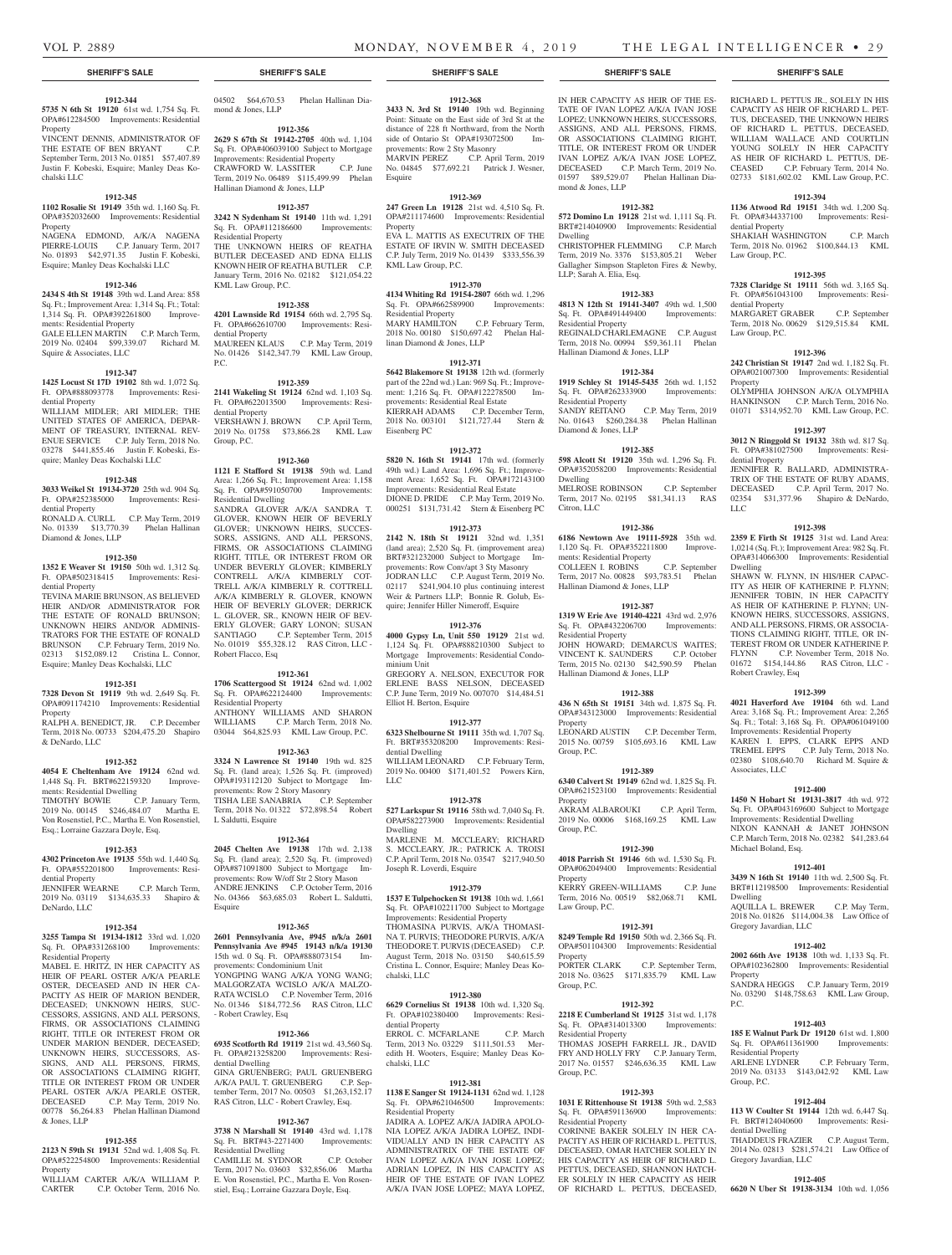Sq. Ft. OPA#102028700 Improvements: Residential Property

LLOYD PARKS, IN HIS CAPACITY AS HEIR OF JUANITA UNDERWOOD, DECEASED; UNKNOWN HEIRS, SUCCESSORS, AS-SIGNS, AND ALL PERSONS, FIRMS, OR ASSOCIATIONS CLAIMING RIGHT, TITLE, OR INTEREST FROM OR UNDER JUANITA UNDERWOOD, DECEASED C.P. May Term, 2019 No. 09152 \$56,990.35 Phelan Hallinan Diamond & Jones, LLP

## **1912-406**

**852 Brill St 19124** 35th wd. 1,068 Sq. Ft. BRT#351174000 Improvements: Residential Dwelling JOSEPH KENNETH ARNOLD C.P. March

Term, 2017 No. 01870 \$28,129.71 Law Office of Gregory Javardian, LLC

## **1912-407**

**4342 Vista St 19136** 41st wd. 1,078 Sq. Ft. BRT#412195000 Improvements: Residential Dwelling

CLAIRE H. BULL C.P. January Term, 2019 No. 0100 \$37,793.88 Weber Gallagher Simpson Stapleton Fires & Newby, LLP; Sarah A. Elia, Esq.

## **1912-408**

**8062 Michener Ave 19150** 50th wd. Land Area: 1,511 Sq. Ft.; Improvement Area: 1,248<br>Sq. Ft. OPA#501127200 Improvements: Sq. Ft. OPA#501127200 Row B/gar 2 Sty Masonry

CHRISTAL INGRAM, IN HER CAPAC-ITY AS HEIR OF GERALDINE INGRAM, DECEASED; GERALD INGRAM, IN HIS CAPACITY AS HEIR OF GERALDINE IN-GRAM; UNKNOWN HEIRS, SUCCESSORS, ASSIGNS, AND ALL PERSONS, FIRMS, OR ASSOCIATIONS CLAIMING RIGHT, TITLE, OR INTEREST FROM OR UNDER GERALDINE INGRAM, DECEASED C.P. October Term, 2018 No. 00437 \$147,132.73 Robert Crawley, Esq

## **1912-409**

**858 Medway Rd 19115-1314** 58th wd. 1,248 Sq. Ft. OPA#581160801 Improvements: Residential Property EFTHIMIA MALTEZOS A/K/A EFFIE MALTEZOS C.P. January Term, 2017 No. 03782 \$219,056.69 Phelan Hallinan Diamond & Jones, LLP

## **1912-410**

**5660 Ridgewood St 19143** 51st wd. 1,032 Sq. Ft. OPA#513254900 Improvements: Residential Property

TYNISHA MEADE C.P. April Term, 2017 No. 01753 \$51,773.38 Shapiro & DeNardo, LLC

## **1912-411**

**210 W Olney Ave 19120-2343** 42nd wd. 1,060 Sq. Ft. OPA#422306500 Improvements: Residential Property KRISTEN WRIGHT A/K/A KRISTEN D. WRIGHT C.P. April Term, 2019 No. 01154<br>\$85,401.89 Phelan Hallinan Diamond & Phelan Hallinan Diamond & Jones, LLP

## **1912-412**

**1524 Overington St 19124-5808** 23rd wd. 1,328 Sq. Ft. OPA#232117600 Improvements: Residential Property ALLA KHEYFETS C.P. July Term, 2018 No. 00026 \$84,286.25 Phelan Hallinan Diamond & Jones, LLP

## **1912-413**

**1532 Church St 19124-3935** 23rd wd. 1,458 Sq. Ft. OPA#232037200 Improvements: Residential Property AUREA RODRIGUEZ C.P. December Term, 2018 No. 01017 \$64,504.96 Phelan Hallinan Diamond & Jones, LLP

## **1912-414**

**2837 Rosehill St 19134** 7th wd. 840 Sq. Ft. OPA#071423800 Improvements: Residential Property

KYANA WHITAKER, IN HER CAPACITY AS HEIR OF JOHN WHITAKER, JR A/K/A JOHN WHITAKER, DECEASED; KEENON M. WHITAKER, IN HIS CAPACITY AS HEIR OF JOHN WHITAKER, JR A/K/A JOHN WHITAKER, DECEASED: KHALIF WHITA-KER, IN HIS CAPACITY AS HEIR OF JOHN WHITAKER, JR A/K/A JOHN WHITAKER, DECEASED; JOHN WHITAKER, IN CA-PACITY AS HEIR OF JOHN WHITAKER, IR A/K/A JOHN WHITAKER, DECEASED; JAS-MINE WHITAKER, IN HER CAPACITY AS HEIR OF JOHN WHITAKER, JR A/K/A JOHN WHITAKER, DECEASED; UNKNOWN HEIRS, SUCCESSORS, ASSIGNS, AND ALL PERSONS, FIRMS OR ASSOCIATIONS CLAIMING RIGHT, TITLE OR INTEREST FROM OR UNDER JOHN WHITAKER, JR A/K/A JOHN WHITAKER, DECEASED C.P. June Term, 2018 No. 01916 \$33,810.71 Phelan Hallinan Diamond & Jones, LLP

## **1912-415 1220 S 24th St 19146** 36th wd. 2,725 Sq. Ft. OPA#361371300 Improvements: Residential

Property ROBERT DADDIS; JONATHAN DADDIS C.P. December Term, 2017 No. 03210 \$419,403.62 Phelan Hallinan Diamond & Jones, LLP

## **1912-416**

**7947 Provident St 19150-1324** 50th wd. 1,082 Sq. Ft. OPA#501188800 Improvements: Residential Property ANTOINE SMALL, JR C.P. October Term, 2017 No. 03192 \$167,078.85 Phelan Hallinan Diamond & Jones, LLP

## **1912-417**

**121-35 Walnut St, # Restaurant 19106** 5th wd. Improvement Area: 12,828 Sq. Ft. on the ground floor restaurant space and an 18.10% proportionate share of the Common Elements of 121 Walnut Street Condominium OPA#88- 2-6231-16 Improvements: Com Condo 1 Sty Masonry 121 WALNUT STREET RESTAURANT AS-SOCIATES, LP C.P. December Term, 2007

No. 05192 \$4,837,909.60 Brian P. Perini, Esquire; Lipsky & Brandt

## **1912-418**

**2136 Watkins St 19145-1927** 36th wd. 1,070 Sq. Ft. OPA#363146000 Subject to Mortgage Improvements: Residential Property JACQUI SIMPKINS; ZELDA SIMPKINS A/K/A ZELDA L. SIMPKINS, INDIVIDU-ALLY AND IN HER CAPACITY AS EX-ECUTRIX OF THE ESTATE OF IRENE BUNCH C.P. October Term, 2011 No. 04092 \$55,337.00 Phelan Hallinan Diamond & Jones, LLP

## **1912-419**

**4249 Leidy Ave 19104-1016** 6th wd. 1,524 Sq. Ft. OPA#062201500 Improvements: Residential Property CLIFFORD A. WILLIAMS, IN HIS CAPAC-ITY AS ADMINSTRATOR AND HEIR OF THE ESTATE OF VIVIAN P. WILLIAMS; ROBERT WILLIAMS, IN HIS CAPACITY AS HEIR OF THE ESTATE OF VIVIAN P. WIL-LIAMS; UNKNOWN HEIRS, SUCCESSORS, ASSIGNS, AND ALL PERSONS, FIRMS, OR ASSOCIATIONS CLAIMING RIGHT, TITLE, OR INTEREST FROM OR UNDER VIVIAN P. WILLIAMS, DECEASED C.P. June Term, 2019 No. 05351 \$15,029.10 Phelan Hallinan Diamond & Jones, LLP

## **1912-420**

**5341 W Diamond St 19131** 52nd wd. 2,100 Sq. Ft. OPA#521156700 Improvements: Residential Property MARCUS R. GARY A/K/A MARCUS GARY C.P. May Term, 2019 No. 02013 \$9,506.23 KML Law Group, P.C.

## **1912-421**

**720 Wynnewood Rd 19151** 34th wd. 1,576 Sq. Ft. OPA#344225200 Improvements: Residential Property LISA C. SMITH A/K/A LISA C. JORDAN SOLELY IN HER CAPACITY AS HEIR OF PAUL N. SMITH DECEASED AND NATALIE SMITH A/K/A NATALIE SCOTT SOLELY IN HER CAPACITY AS HEIR OF PAUL N. SMITH DECEASED C.P. May Term, 2019 No. 09034

## **1912-422**

\$133,655.87 KML Law Group, P.C.

**7713 Delphi Pl 19153** 40th wd. 2,946 Sq. Ft. OPA#405859700 Improvements: Residential Property GRANFORD L. COLLINS JR. C.P. February Term, 2012 No. 02198 \$340,979.84 KML Law Group, P.C.

## **1912-423**

**1435 Ritner St a/k/a 1435 W Ritner St 19145**  26th wd. 1,440 Sq. Ft. BRT#261024800 Improvements: Residential Dwelling EDWIN LOPEZ C.P. August Term, 2017 No. 01539 \$231,887.30 Powers Kirn, LLC

## **1912-424**

**915 E Sharpnack St 19150-3611** 50th wd. 1,600 Sq. Ft. OPA#502331000 Improvements: Residential Property CARL EDMUND MCALLISTER, JR C.P. October Term, 2016 No. 00499 \$168,746.21 Phelan Hallinan Diamond & Jones, LLP

## **1912-425**

**234 E Fariston Dr, a/k/a 234 Fariston Dr 19120-1008** 61st wd. 1,152 Sq. Ft. OPA#611391800 Improvements: Residential Property MARY A. HARPER C.P. January Term,

## 2019 No. 01042 \$90,826.21 Phelan Hallinan Diamond & Jones, LLP

**1912-426**

**4802 E Howell St a/k/a 4802 Howell St 19135-**

## **SHERIFF'S SALE SHERIFF'S SALE SHERIFF'S SALE SHERIFF'S SALE SHERIFF'S SALE**

**4109** 41st wd. 1,200 Sq. Ft. OPA#411104700 Improvements: Residential Property CHERI D. TIGH C.P. July Term, 2019 No. 01286 \$81,897.09 Phelan Hallinan Diamond & Jones, LLP

## **1912-428**

**214 N 52nd St 19139** 44th wd. 1,780 Sq. Ft. BRT#441136000 Improvements: Residential Dwelling

EDWARD PAYNE A/K/A EDWARD H. PAYNE, JR. AND EGAN PAYNE C.P. November Term, 2017 No. 01163 \$58,057.39 Martha E. Von Rosenstiel, P.C., Martha E. Von Rosenstiel, Esq.; Lorraine Gazzara Doyle, Esq.

## **1912-429**

**2216 Bowler St 19115-3320** 58th wd. 1,210 Sq. Ft. OPA#581061320 Improvements:

Residential Property MICHAEL JOSEPH LAMOND, IN HIS CAPACITY AS HEIR OF DOLORES CAR-DINAL, DECEASED; UNKNOWN HEIRS, SUCCESSORS, ASSIGNS, AND ALL PER-SONS, FIRMS, OR ASSOCIATIONS CLAIM-ING RIGHT, TITLE OR INTEREST FROM OR UNDER DOLORES CARDINAL, DE-CEASED C.P. June Term, 2015 No. 01999 \$128,090.14 Phelan Hallinan Diamond & Jones, LLP

## **1912-430**

**608 Gorgas Ln 19128** 21st wd. 4,479 Sq. Ft. BRT#213334034 Improvements: Residential Dwelling RAYMOND T. WONS C.P. September

Term, 2018 No. 03586 \$258,855.93 Law Office of Gregory Javardian, LLC

### **1912-431 507 Murdoch Rd a/k/a 507 E Murdoch Rd**

**19119** 9th wd. 5,100 Sq. Ft. BRT#091061800 Subject to Mortgage Improvements: Residential Dwelling<br>NICK KELSH C.P. April Term, 2018 No. 00652 \$217,708.16 Law Office of Gregory

Javardian, LLC **1912-432**

**1208 N Hancock St 19122** 18th wd. 824 Sq. Ft. BRT#182079600 Improvements: Residential Dwelling CHARLES A.J. HALPIN, III, ESQUIRE, PERSONAL REPRESENTATIVE OF THE ESTATE OF BLANCA CORTES A/K/A BLANCA SANTIAGO, DECEASED C.P. July Term, 2019 No. 00746 \$48,186.82 Law Office of Gregory Javardian, LLC

## **1912-433**

**9946 Jeanes St 19115-1204** 58th wd. 1,730 Sq. Ft. OPA#581218000 Improvements: Residential Property TERESA V. GRUMBRECHT; PATRICK J. GRUMBRECHT C.P. April Term, 2017 No.

03200 \$191,761.33 Phelan Hallinan Diamond & Jones, LLP

## **1912-434 6518 N 21st St 19138-2546** 10th wd. 1,024

Sq. Ft. OPA#102088700 Improvements: Residential Property LAVERNE BAKER C.P. March Term, 2017 No. 00598 \$92,671.81 Phelan Hallinan Diamond & Jones, LLP

## **1912-435**

**15014 Dahlia Dr, Unit 108, a/k/a 15014 Dahlia Dr 19116-1546** 58th wd. 1,501 Sq. Ft. OPA#583240014 Improvements: Residential Property MARIA DEPALMA C.P. May Term, 2019

No. 01642 \$272,211.63 Phelan Hallinan Diamond & Jones, LLP

## **1912-436**

**4481 Garden St 19137-2013** 45th wd. 960 Sq. Ft. OPA#453340100 Improvements: Residential Property JESSICA HARKINS C.P. April Term, 2018 No. 04661 \$166,569.54 Phelan Hallinan Diamond & Jones, LLP

## **1912-437**

**4226 Neilson St 19124-4922** 33rd wd. 1,200 Sq. Ft. OPA#332523700 Improvements: Residential Property GIOVANNI I. NIEVES C.P. Novem Term, 2017 No. 00085 \$91,120.52 Phelan Hallinan Diamond & Jones, LLP

## **1912-438**

**7153 Glenloch St 19135** 41st wd. 1,357 Sq. Ft. OPA#412342400 Improvements: Residential Property LUIS MUNGUIA MARTINEZ-RUIZ C.P. February Term, 2019 No. 00493 \$140,553.65 Shapiro & DeNardo, LLC

## **1912-439**

**5911 Elsinore St 19120** 35th wd. 960 Sq. Ft. BRT#352301700 Improvements: Residential MARC L. BARNHILL A/K/A MARC BARN-

HILL C.P. May Term, 2018 No. 00484 \$171,058.04 Stern & Eisenberg PC

Sq. Ft. OPA#421139300 Subject to Mortgage Improvements: Residential Property STEPHEN QUINN, A/K/A STEPHEN J. QUINN C.P. July Term, 2018 No. 03109 \$116,536.62 Justin F. Kobeski, Esquire; Man-

**1912-455 5503 Greenway Ave 19143** 51st wd. 1,140 Sq. Ft. (Improvement Area); 1,050 Sq. Ft. (Land Area) BRT#514257500 Subject to Mortgage Improvements: Residential Dwelling NAOMI ROLLINS C.P. July Term, 2019 No. 02995 \$38,761.47 Michelle Pierro, Esquire **1912-456 4949 N 17th St 19141** 17th wd. 1,320 Sq. Ft. OPA#172184400 Improvements: Residential

WILLIAM A. CROSS C.P. September Term, 2016 No. 01517 \$66,244.79 Justin F. Kobeski, Esquire; Manley Deas Kochalski LLC **1912-457 3632 Miller St 19134** 45th wd. 895 Sq. Ft. BRT#45-1361800 Improvements: Row 2 Sty

THE ESTATE OF CHRISTINE M. KREMIS A/K/A CHRISTINE KREMIS, DECEASED C.P. February Term, 2017 No. 06066 \$86,578.62 Emmanuel J. Argentieri, Esquire **1912-458 6404 N Park Ave 19126** 49th wd. 4,670 Sq. Ft. BRT#493243000 Improvements: Det

SHIRRETHA THURMOND C.P. February Term, 2018 No. 02085 \$339,838.80 Mil-

**1912-459 3135 Agate St 19134** 25th wd. Land Area: 694 Sq. Ft.; Improvement Area: 784 Sq. Ft. OPA#252335200 Improvements: Residen-

WILLIAM ERNEST JOHNSON, III; UN-KNOWN HEIRS, SUCCESSORS, ASSIGNS, AND ALL PERSONS, FIRMS, OR ASSOCIA-TIONS CLAIMING RIGHT, TITLE, OR IN-TEREST FROM OR UNDER ALEX KRASH-ENINNIKOW C.P. September Term, 2018 No. 00721 \$44,032.59 RAS Citron, LLC

**1912-460 1017 S Frazier St 19143** 51st wd. 992 Sq. Ft. OPA#513030600 Subject to Mortgage Im-

GREGORY A. DAVIS A/K/A GREGORY DAVIS, AS ADMINISTRATOR TO THE ESTATE OF TIMOTHY R. DAVIS, A/K/A TIMOTHY RICHARD DAVIS C.P. October Term, 2017 No. 01318 \$26,925.37 tober Term, 2017 No. 01318 \$26,925.37<br>Meredith H. Wooters, Esquire; Manley Deas

**1912-461 1240 S. Millick St 19143** 3rd wd. 984 Sq. Ft. BRT#033222700 Improvements: Residential

TYESHA K. OSBOURNE C.P. June Term, 2016 No. 00277 \$181,770.57 Stern &

**1912-462 7530 Dickens Pl 19153-0000** 40th wd. 1,710 Sq. Ft. OPA#404241518 Improvements: Single Family Residential Dwelling CHARLES W. PERRY, III, DECEASED C.P. October Term, 2017 No. 04104 \$142,102.02 Hladik, Onorato & Federman, LLP

**1912-463 5744 Pine St 19143-1216** 60th wd. 1,232 Sq. Ft. OPA#60-4-1036-00 Improvements: Single Family Residential Dwelling DIANE NERO A/K/A BELINDA DIANE NERO, MICHELLE MITCHELL AND KIM-BERLY HUDNELL C.P. April Term, 2018 No. 05141 \$64,453.89 Hladik, Onorato, &

**1912-464 1335 Disston St 19111** 53rd wd. 1,892 Sq. Ft. BRT#532210300 Improvements: Residential

No. 01173 \$94,227.18 Stern & Eisenberg

**1912-466 8016 Temple Rd 19150** 50th wd. 1,440 Sq. Ft. OPA#501067100 Improvements: Residential

GWENDOLYN SMITH; THE UNITED STATES OF AMERICA, DEPARTMENT OF TREASURY, INTERNAL REVENUE SER-VICE C.P. May Term, 2019 No. 00595 \$90,620.79 Cristina L. Connor, Esquire;

**1912-467 8112 Rugby St 19150** 50th wd. 2,585 Sq.

Manley Deas Kochalski, LLC

C.P. February Term, 2018

ley Deas Kochalski LLC

Property

Masonry

W/d Gar 3 Sty Masonry

stead & Associates, LLC

- Robert Crawley, Esq

Kochalski, LLC

Real Estate

Eisenberg PC

Federman, LLP

Real Estate

PC

Property

provements: Residential Property

tial Dwelling

## **1912-440 733 E. Price St 19144** 59th wd. Land:

2,299 Sq. Ft.; Improvement: 1,216 Sq. Ft. BRT#591083900 Improvements: Residential Real Estate GLORIA JEAN BENAJMIN (A/K/A GLORIA J. BENJAMIN A/K/A GLORIA J. MCBRIDE BENJAMIN) AND SHIRELY MURPHY C.P. December Term, 2017 No. 003944

## \$46,195.89 Stern & Eisenberg PC **1912-441**

**6654 N Lawrence St 19126** 61st wd. 1,693 Sq. Ft. BRT#611089300 Improvements: Residential ALL KNOWN AND UNKNOWN HEIRS, PERSONAL REPRESENTATIVES, AND DEVISEES OF THE ESTATE OF LOUIS DAILEY C.P. April Term, 2019 No. 01759 \$107,033.51 Stern & Eisenberg PC

## **1912-443**

**1613 Fox Chase Rd 19152** 56th wd. 2,841 Sq. Ft. OPA#562178300 Improvements: Residential Property LOIS D. HUROWITZ A/K/A LOIS HU-ROWITZ C.P. May Term, 2016 No. 03839

\$149,175.87 KML Law Group, P.C. **1912-445**

## **8519 Mansfield Ave 19150** 50th wd. 3,629 Sq. Ft. OPA#502026700 Improvements: Residential Property

BARRY SUDLER C.P. July Term, 2019 No. 03362 \$219,012.25 KML Law Group, P.C. **1912-446**

**1624 W. Champlost St 19141** 17th wd. 2,974 Sq. Ft. OPA#171200200 Subject to Mortgage Improvements: Residential Property ALL UNKNOWN HEIRS OF LAUREANO LOPEZ C.P. July Term, 2017 No. 03179 \$52,119.17 Kevin J. Cummings, Esquire

## **1912-447**

**1210 Mollbore Terr 19148** 39th wd. Land Area: 1,185 Sq. Ft.; Improvement Area: 1,080 Sq. Ft. OPA#395031400 Improvements: Row 2 Sty Masonry JOSEPH P. BARRETTA JR.; VALERIE K. BARRETTA C.P. May Term, 2019 No. 00927 \$191,404.76 Robert Crawley, Esquire

**1912-448 7535 Tabor Ave 19111** 56th wd. 3,144 Sq. Ft. OPA#561042000 Subject to Mortgage Im-

GARRY F. MILLER; STEPHANIE A. FORTE C.P. January Term, 2018 No. 05471 \$194,123.84 Justin F. Kobeski, Esquire; Man-

**1912-449 1142 Foulkrod St 19124** 23rd wd. 4,353 Sq. Ft. BRT#234094300 Improvements: Det

DAVID BROWN C.P. June Term, 2017 No. 00689 \$248,891.44 Milstead & Associ-

**1912-450 4070 Powelton Ave 19104** 6th wd. BRT#061013300 Subject to Mortgage Improvements: +1,700 Sq. Ft. Consisting Of A

MOVITA JOHNSON C.P. July Term, 2018 No. 3260 \$479,934.95 + costs and interest

**1912-451 2305 Rhawn St 19152** 56th wd. Land: 2,725 Sq. Ft.; Improvement: 1,600 Sq. Ft.; Total: 2,725 Sq. Ft. OPA#562008400 Improve-

ADRIENNE MCALLISTER A/K/A ADRI-ENNE MCALISTER AND MICHAEL RO-MAN C.P. May Term, 2019 No. 009513 \$215,120.66 Richard M. Squire & Associ-

**1912-452 1319 Narragansett St 19138** 59th wd. 1,260 Sq. Ft. OPA#591149200 Improvements:

SANDRA L. DOWLING C.P. May Term, 2018 No. 03000 \$52,769.75 Phelan Hal-

**1912-453 7643 Woodcrest Ave 19151** 34th wd. 1,748 Sq. Ft. BRT#343195900 Improvements:

NGORAN OKA AND KOUASSI OKA C.P. May Term, 2015 No. 01558 \$161,497.38

**1912-454 327 E Roosevelt Blvd 19120** 42nd wd. 1,734

provements: Residential Property

ley Deas Kochalski LLC

W/d Gar 2.5 Sty Mason

Residential Property

Thomas M. Pinney, Esq.

ments: Residential Property

ates, LLC

Residential Property

linan Diamond & Jones, LLP

Row B/gar 2 Sty Masonry

Milstead & Associates, LLC

ates, LLC